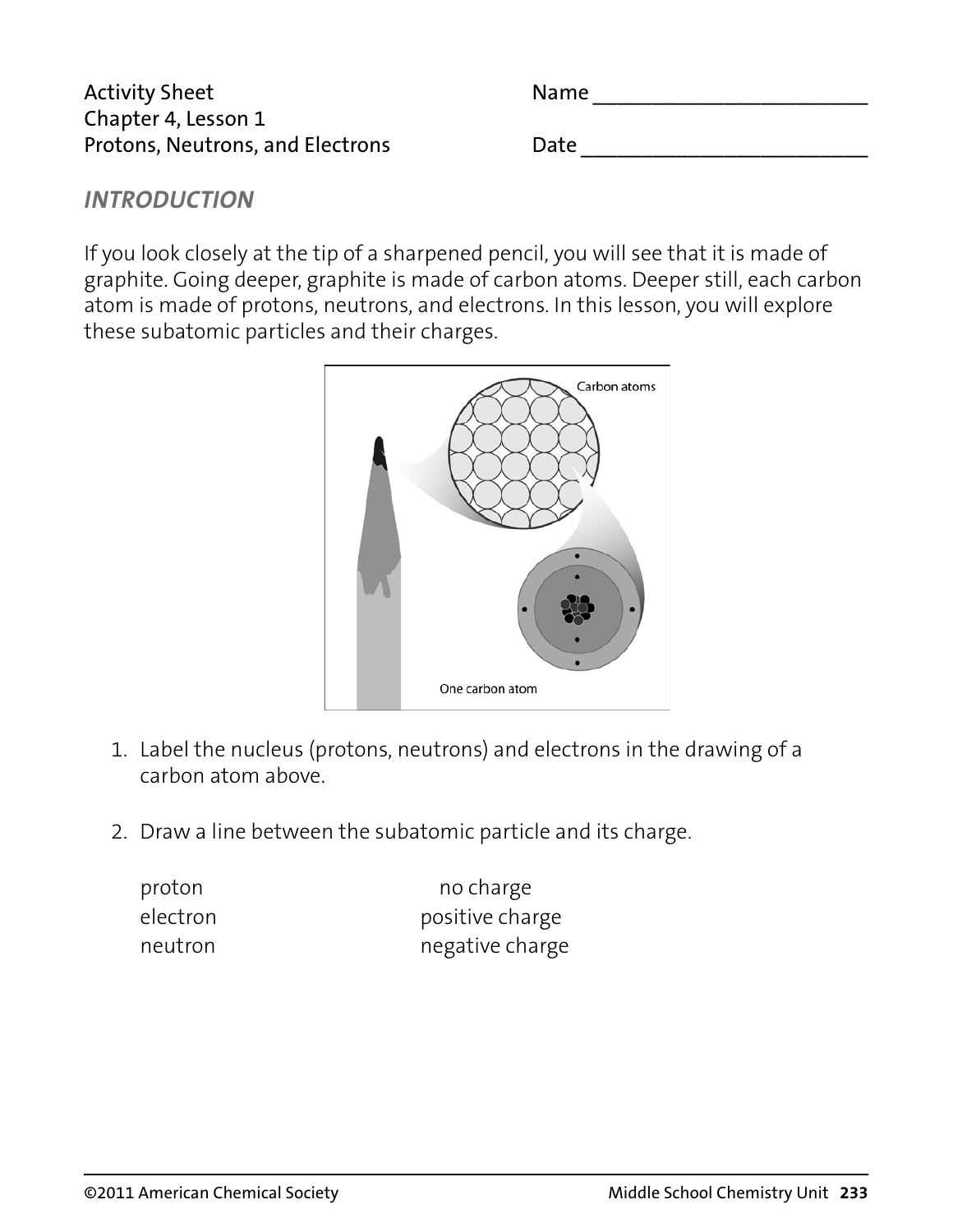3. Would the following subatomic particles attract each other or repel one another?

Two protons \_\_\_\_\_\_\_\_\_\_\_\_\_ Two electrons \_\_\_\_\_\_\_\_\_\_\_\_ A proton and an electron

# *ACTIVITY*

### Question to investigate

What makes objects attract or repel each other?

#### Materials for each group

- Plastic grocery bag
- Scissors

### Procedure, part 1

#### *Charged plastic and charged skin*

- 1. Cut 2 strips from a plastic grocery bag so that each is about 2–4 cm wide and about 20 cm long.
- 2. Hold the plastic strip firmly at one end. Then grasp the plastic strip between the thumb and fingers of your other hand as shown.
- 3. Quickly pull your top hand up so that the plastic strip runs through your fingers. Do this three or four times.
- 4. Allow the strip to hang down. Then bring your other hand near it.
- 5. Write "attract" or "repel" in the chart on page 226 to describe what happened.

#### Protons and electrons before rubbing

|         | -<br>-<br>_<br>_<br>_<br>_<br>-<br>_<br>_<br>-<br>-<br>-<br>-<br>-<br>٠ |
|---------|-------------------------------------------------------------------------|
| Plastic | Skin                                                                    |

#### Protons and electrons after rubbing







## Opposites attract

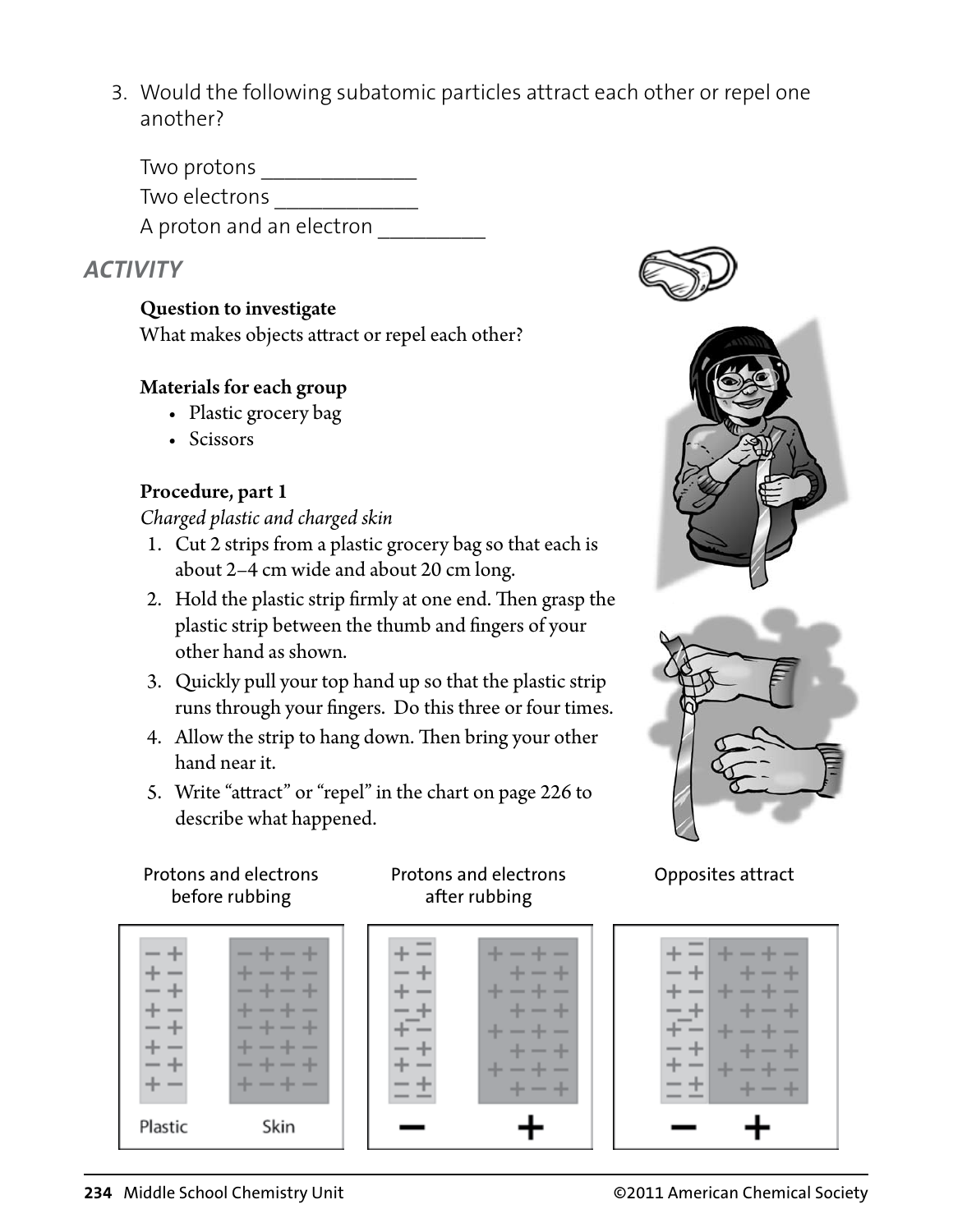#### Procedure, part 2

*Charged plastic and neutral desk*

- 1. Charge one strip of plastic the same way you did previously.
- 2. This time, bring the plastic strip toward your desk or chair.
- 3. Write "attract" or "repel" in the chart on the next page.





## Procedure, part 3

*2 pieces of charged plastic*

- 1. Charge two strips of plastic
- 2. Slowly bring the two strips of plastic near each other.
- 3. Write "attract" or "repel" in the chart on the next page.

Two neutral plastic strips Two charged plastic strips Like charges repel

|         |         |  | $\overline{\phantom{a}}$ |
|---------|---------|--|--------------------------|
| Plastic | Plastic |  |                          |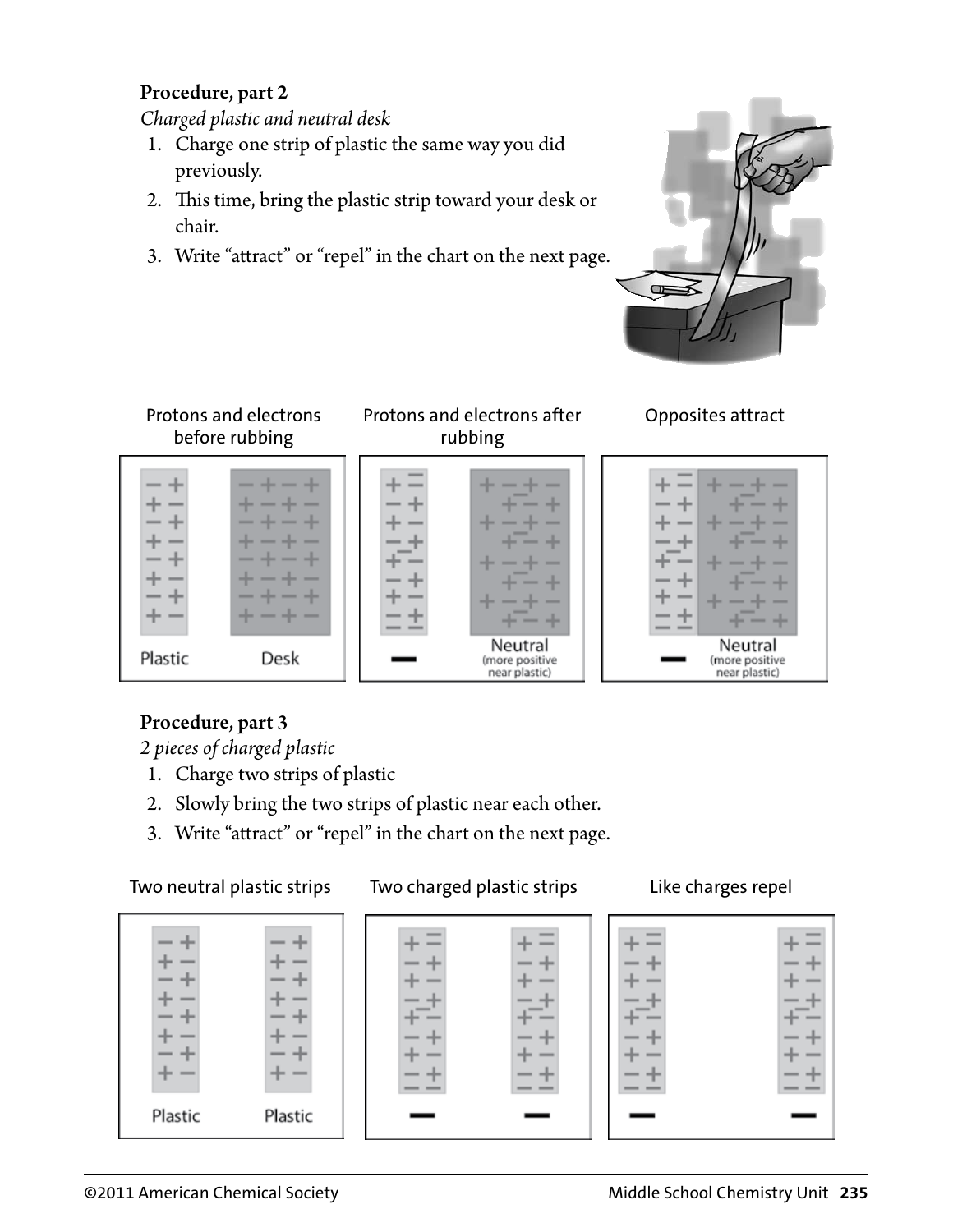# *EXPLAIN IT WITH ATOMS & MOLECULES*

| What happened when you brought the following materials near each other? |                         |                                                                                            |  |  |
|-------------------------------------------------------------------------|-------------------------|--------------------------------------------------------------------------------------------|--|--|
| Materials                                                               | <b>Attract or Repel</b> | Use what you know about electrons,<br>protons, and charges to explain your<br>observations |  |  |
| charged plastic + charged skin                                          |                         |                                                                                            |  |  |
| charged plastic + neutral desk                                          |                         |                                                                                            |  |  |
| charged plastic + charged plastic                                       |                         |                                                                                            |  |  |

# *TAKE IT FURTHER*

#### Materials for each group

- Inflated balloon
- Small pieces of paper, confetti-size

#### Procedure

- Rub a balloon on your hair or clothes.
- r Bring the balloon slowly toward small pieces of paper.